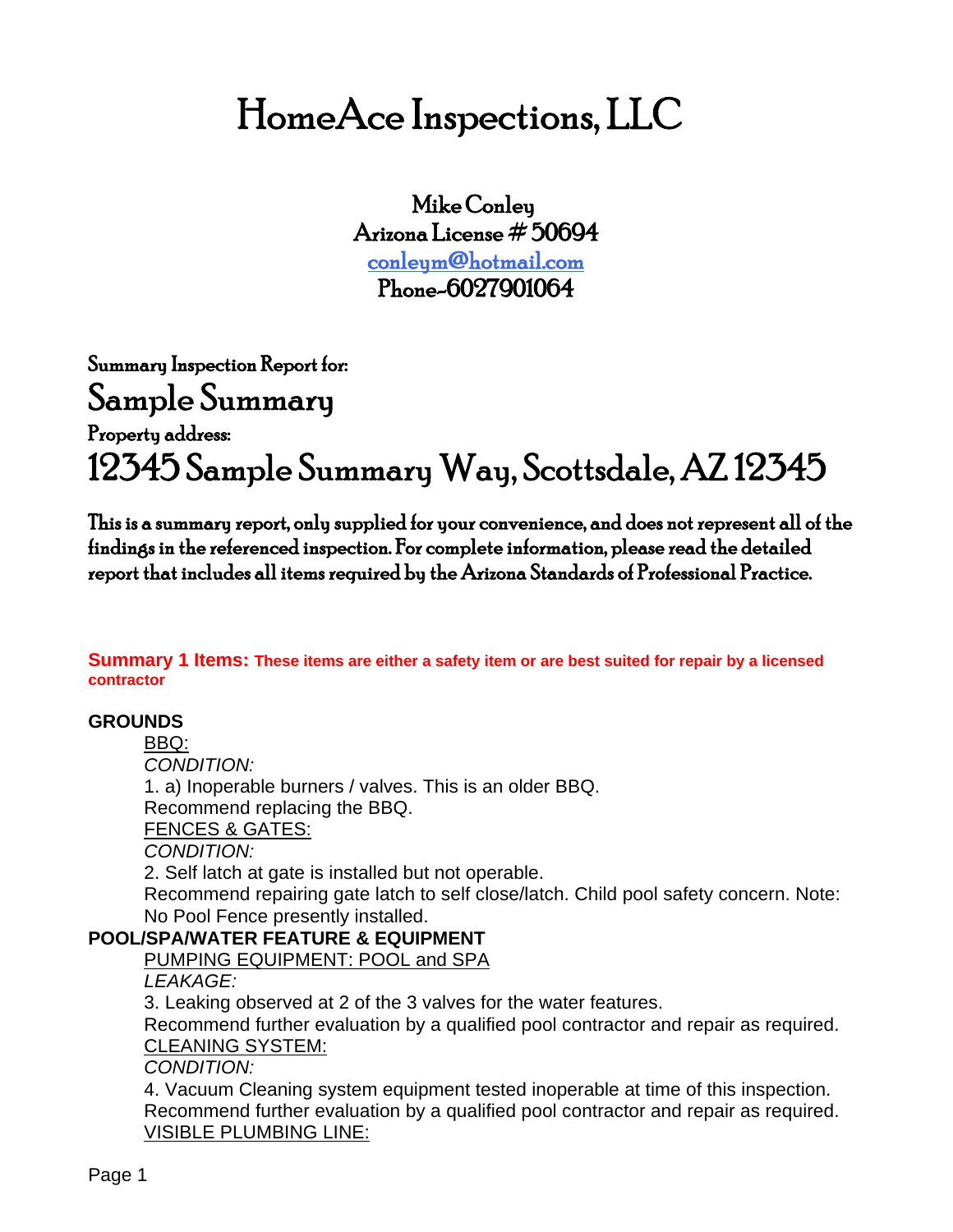*Auto Fill Valve Condition:* 

5. The auto filler does not completely shut off.

Recommend Repair.

POOL/SPA LIGHT/S

*LIGHT* 

6. Spa light tested inoperable.

Pool light tested inoperable.

Recommend further evaluation by a qualified pool contractor/and/ or licensed electrician and repair as required.

*GFCI CONDITION* 

7. Ground Fault Interrupter (GFCI) tested inoperable at time of inspection. Electrical safety feature.

Recommend replacing GFCI outlet. Safety concern.

# **ROOF SYSTEM**

ATTIC AND INSULATION:

*ACCESSIBILITY AND CONDITION:* 

8. Dead mouse noted in the attic. Unable to determine if there are more, or active mice in the attic.

Recommend contacting a licensed pest control specialist for remediation.

ROOF:

*ROOF COVERING STATUS:* 

9. The roof has had many repairs. The area at the east roof ( near the ridge area) has many replaced tiles. The seller stated the roof was repaired and has a warranty. Unable to fully determine if all the repairs under the tile have been done properly and / or do not leak when raining ( due to dry conditions at the time of the inspection). Recommend reviewing history of past repairs including cause and any repair warranties with seller. If the whole roof is not covered by the warranty or the repair work order is dubious, the Inspector recommends a complete roof evaluation by a licensed roofing contractor and repair as required.

# **HEATING - AIR CONDITIONING**

HEATING /AIR HANDLER SYSTEM DESCRIPTION:

*LOCATION OF UNIT(S):* 

10. Rust noted at the south units drip pan indicating past leakage.

Recommend reviewing history of area with seller including any past service/repair.

Recommend further evaluation. Repair may be required by licensed HVAC contractor. AIR CONDITIONING CONDITION:

*COOLING SYSTEM CONDITION:* 

11. There is a wine chilling room off of the formal dining room. The air conditioning unit does not cool the room and needs repair.

Recommend further evaluation by a qualified and/or licensed HVAC contractor and repair/replace as required.

# **ELECTRICAL SYSTEM**

ELECTRICAL PANELS:

*SUB PANEL NOTES: #1* 

12. Panels are without the benefit of complete labeling. Safety concern.

Recommend complete labeling.

SWITCHES & OUTLETS:

*CONDITION:*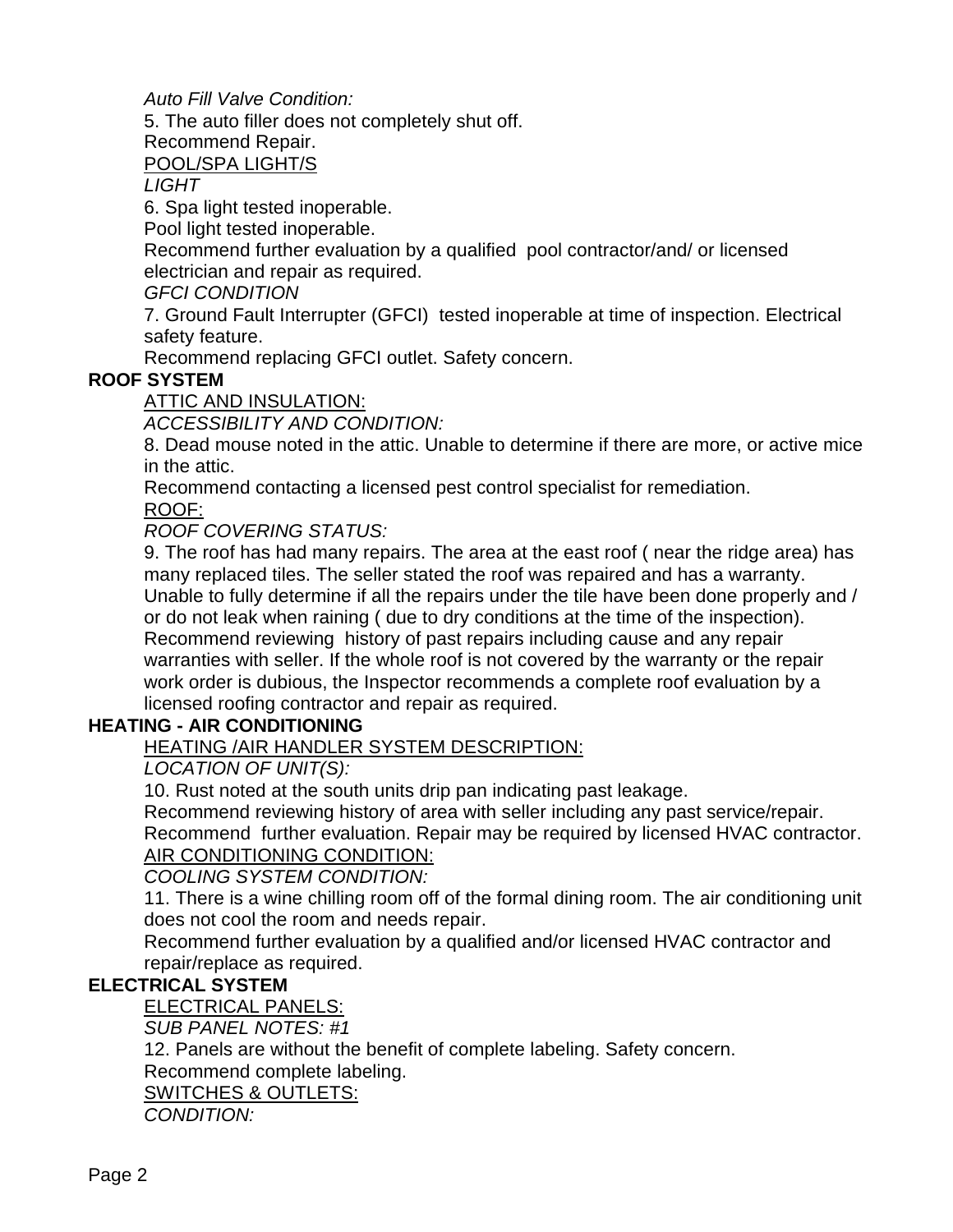13. a) Light(s) not operational at, ( one) at the garage, pantry, ( one) at the back patio one at the master bedroom closet, possibly due to bad bulbs.

Recommend installing new bulbs and retesting. Further repair by a licensed electrician as required.

b) Reverse polarity is noted at the outlet at the informal dining room ( south wall).

c) There is an electrical cord in the wall at the master bedroom, this is an improper installation. Unable to see the cord inside of the wall ( and its condition). Recommend repairs.

### **GARAGE - CARPORT**

GARAGE DOOR(S):

*CONDITION:* 

14. a) The southern most opener would make a slipping / grinding sound when in operation. The belt may be too loose, unable to fully determine this.

We recommended further review and evaluation by a qualified and/or licensed garage door contractor . Repair as required.

b) Automatic object reverse feature is not operational at the south and north door openers. (should reverse with 25 lbs of resistance)

Note: All overhead doors should have a fully operational auto-reverse function. Recommend repair/adjustment of this automatic door opener safety feature.

# **INTERIOR**

DOORS:

*OTHER EXTERIOR DOORS:* 

15. No self closing devices installed at the sliding glass doors leading to pool areas. Child Pool Safety concern. Recommend installing these safety devices. Note: No pool fence is installed.

SMOKE & FIRE /CARBON MONOXIDE DETECTORS:

*COMMENTS:* 

16. No carbon monoxide detectors are present

Note: not required at time of original home construction.

Recommend addition as a gas safety upgrade outside of bedrooms and other locations as recommended by device manufacturers.

# **KITCHEN - APPLIANCES - LAUNDRY**

#### LAUNDRY:

*CONDITION:* 

17. b) Gas service pipe is provided, not capped.

Recommend capping until in use.

**Summary 2 Items: These items are typical maintenance issues.**

# **EXTERIOR - FOUNDATION - BASEMENT**

WALLS/FRAME COVERING:

*CONDITION:* 

1. Cracks noted at stucco wall areas are typical settling type cracks. Recommend monitoring and sealing as needed to prevent water intrusion. SLAB ON GRADE: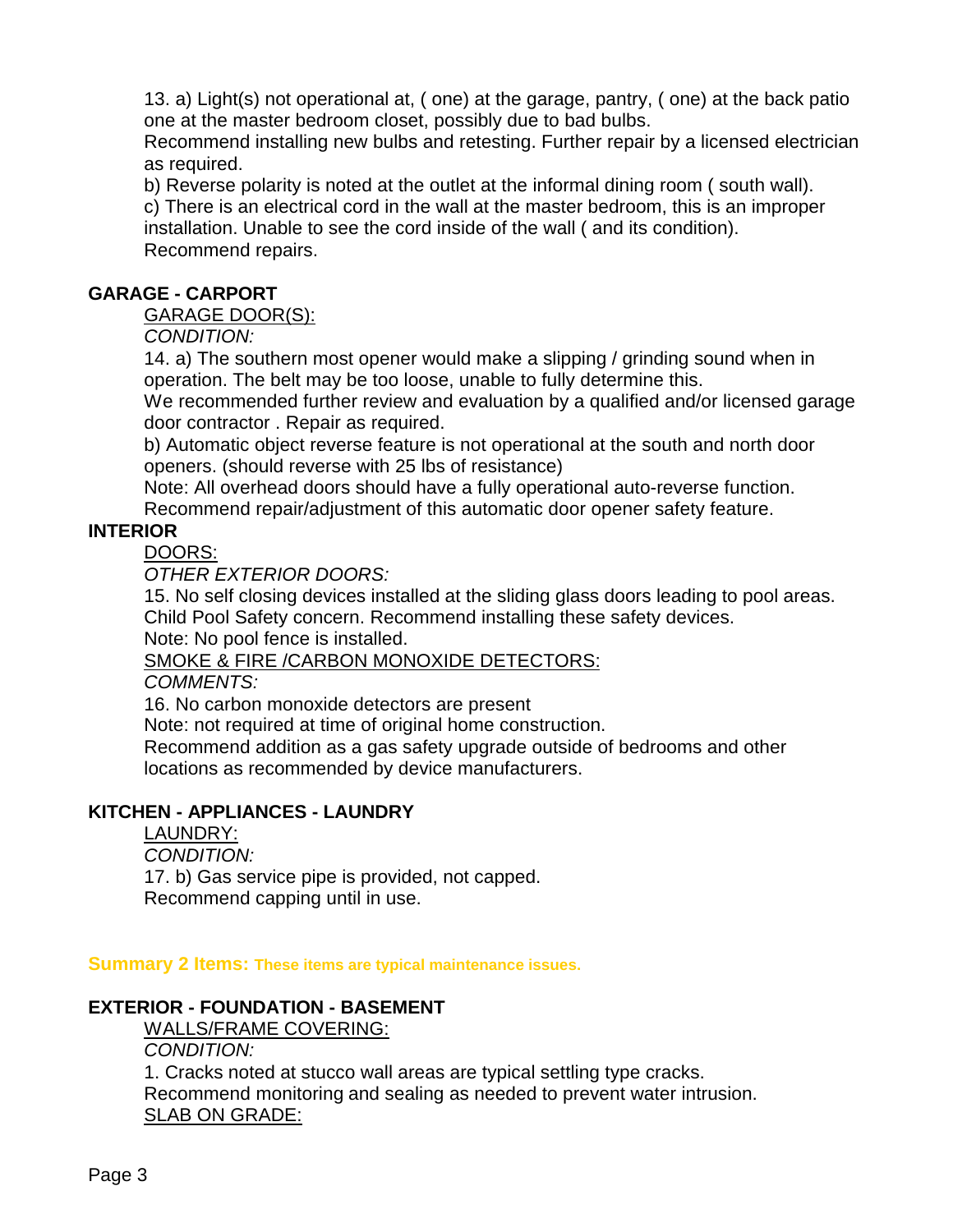*CONDITION:* 

2. Typical cracks are noted

Recommend Monitor and Repair as needed.

#### **GROUNDS**

GRADING:

*CONDITION:* 

3. Recommend lowering soil/gravel below siding at the southeast house. Grade should be 6 inches below any stucco or wood materials to prevent pest intrusion.

BBQ:

*CONDITION:* 

4. b) Igniter failed when tested. Recommend Repair.

FENCES & GATES:

*CONDITION:* 

5. Broken fence ( connector) at the southeast fence at the back yard. Recommend repair.

#### **POOL/SPA/WATER FEATURE & EQUIPMENT**

POOL AND/OR SPA DECKING:

*CONDITION:* 

6. Some missing / cracked grout at various areas.

Recommend Repair.

#### **HEATING - AIR CONDITIONING**

HEATING SYSTEM CONDITION:

*AIR PLENUM:* 

7. Air leaks noted at both air handler units- Sealing is recommended.

#### **ELECTRICAL SYSTEM**

SWITCHES & OUTLETS:

*CONDITION:* 

8. d) Missing beauty rings at the exterior lights at the main entry.

Recommend installation.

#### **GARAGE - CARPORT**

GARAGE DOOR(S):

*CONDITION:* 

9. c) Rubber weather guard is missing/deteriorated at the bottom of garage door at the north door.

Recommend repair to prevent water and/or pest intrusion.

#### **INTERIOR**

DOORS:

*INTERIOR DOORS:* 

10. The french doors at the north spare bedroom stick when opening them. Recommend Repair.

#### INTERIOR WALLS:

*MATERIAL & CONDITION:* 

11. Termite damage at the master bedroom closet ( see the termite report). Recommend replacing the base board as needed.

#### FLOORS: *TYPE & CONDITION:*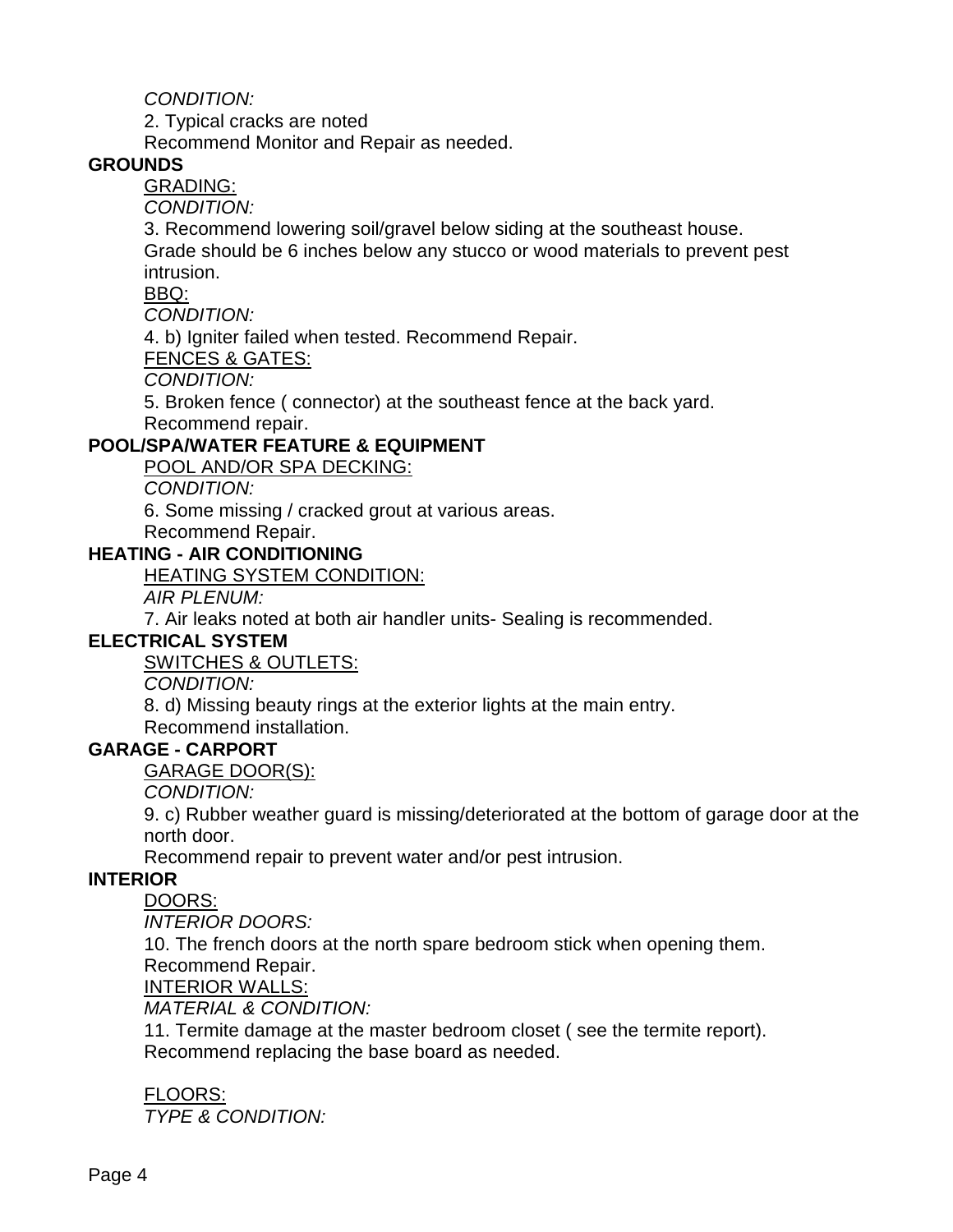12. Flooring observed to be cracked/broken at various areas ( does not appear to be a structural issue).

Recommend replacing all cracked tiles.

#### **KITCHEN - APPLIANCES - LAUNDRY**

REFRIGERATOR:

*TYPE AND CONDITION:* 

13. The Ice maker / dispenser did not operate and may be broken. Recommend Repair.

**Summary 3 Items: These items are informational. Either information I am supplying to you or that I recommend you review with the seller**

#### **GROUNDS**

LANDSCAPING:

*CONDITION:* 

1. Photo Eye/Cell comes on at night and cannot properly test during daylight hours. Review operation with seller prior to close.

PATIO/PORCH COVER :

*CONDITION:* 

2. Note: Automatic shades installed at the patio, tested operable and in good condition.

#### **LAWN SPRINKLER SYSTEM**

ELECTRIC CONTROLS:

*SUB PANELS AND TIMERS:* 

3. One timer, Automatic Irrigation Control Timer unit/s located at south exterior. Timer tested operable and in good condition.

Suggest that the buyer review manual and automatic operation including timer settings with seller to ensure proper operation of the system.

#### **POOL/SPA/WATER FEATURE & EQUIPMENT**

PUMPING EQUIPMENT: POOL and SPA

*PRIMARY FILTERING TYPE:* 

4. Diatomaceous Earth Filter (crushed sea shells) Filter must be back washed and new DE replenished after each backwash.

*CHLORINATOR:* 

5. Floater type of chlorinator used.

Observed in good condition.

Note: do not test or determine pool water chemical balance at this inspection. *CHLORINATOR CONDITIONS:* 

6. The chlorinator on the wall near the pool equipment is not operational and is likely abandoned.

Recommend reviewing with seller prior to close, repair / replace as needed.

ELECTRIC CONTROLS:

7. Pool equipment timer tested operable.

We always recommend buyer review timer operation and settings with seller/property manager to ensure proper operation of equipment.

#### CHILD SAFE BARRIERS:

*TYPE AND CONDITION:*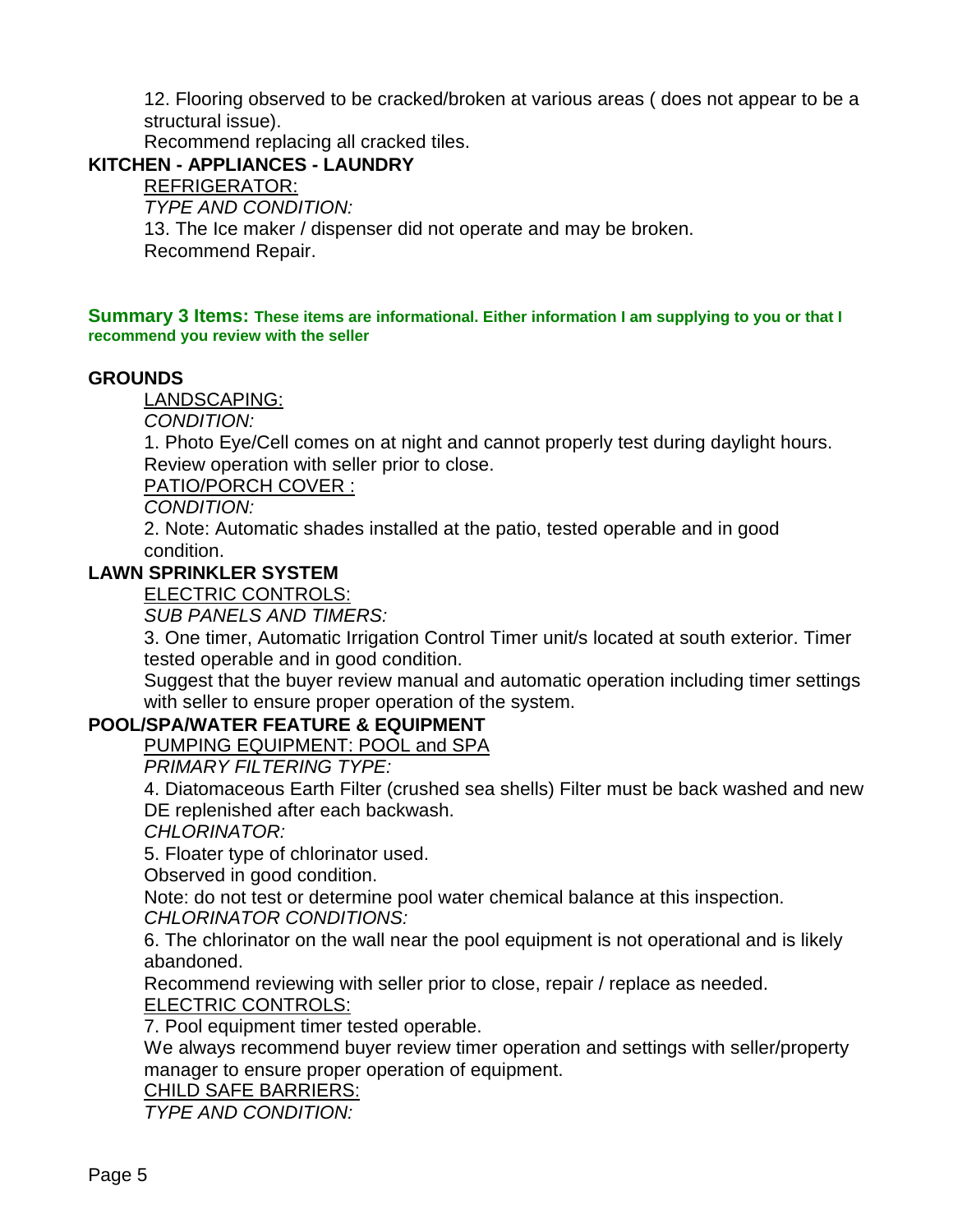8. Note: No enclosure is provided. This is a child pool safety hazard if a child wanders into the area and has an accident.

Each city in the Phoenix metropolitan area has pool barrier requirements regulations, that include but are not limited to: fence height, exterior gate operation, exterior doors leading to pool areas, window latch height, dog doors, etc..

We recommend you access local and state pool barrier regulations.

Individual City Pool Barrier Requirements Website:

[http://w](http://www.childrensafetyzone.com)[ww.childrensafetyzone.com](www.childrensafetyzone.com).

# **ROOF SYSTEM**

ROOF: *ROOF COVERING STATUS:*  9.

#### **PLUMBING**

MAIN LINE:

*CONDITION:* 

10. Water softener installed but not within the scope of this inspection

We suggest that buyer reviews operation and maintenance schedule with seller to insure proper operation of unit.

WATER HEATER:

*TYPE:* 

11. Re-Circulation pump installed with timer. Timer was not evaluated at this inspection.

Suggest that the buyer review operation of timer unit with the seller to insure proper operation.

#### **HEATING - AIR CONDITIONING**

HEATING AND COOLING SYSTEM - REVIEW SERVICE HISTORY:

#### *GENERAL SUGGESTIONS:*

12. Service & Clean - Any HVAC unit over 2 years old is recommended to be serviced and cleaned once per year.

Recommend reviewing maintenance record with Seller and if these\_\_18 and 7\_\_ year old units have not been inspected, cleaned and serviced within the last 12 months, it is suggested that they be serviced by a qualified and/or licensed HVAC contractor. See Note/s below.

Note: Our inspection of the HVAC system is limited to visual observation and mechanical testing. We do not open sealed unit(s) or heat exchanger(s).

# **ELECTRICAL SYSTEM**

SWITCHES & OUTLETS:

*CONDITION:* 

13. e) GFCI RESETS

- Exterior GFCIs reset at: Garage. -Interior bath GFCIs reset at: Master bathroom.

# **INTERIOR**

WINDOWS: *TYPE & CONDITION:* 

14. The northeast window at the master bedroom may have leaked onto the wall during rains. Unable to determine if this has been repaired ( appears to have newer